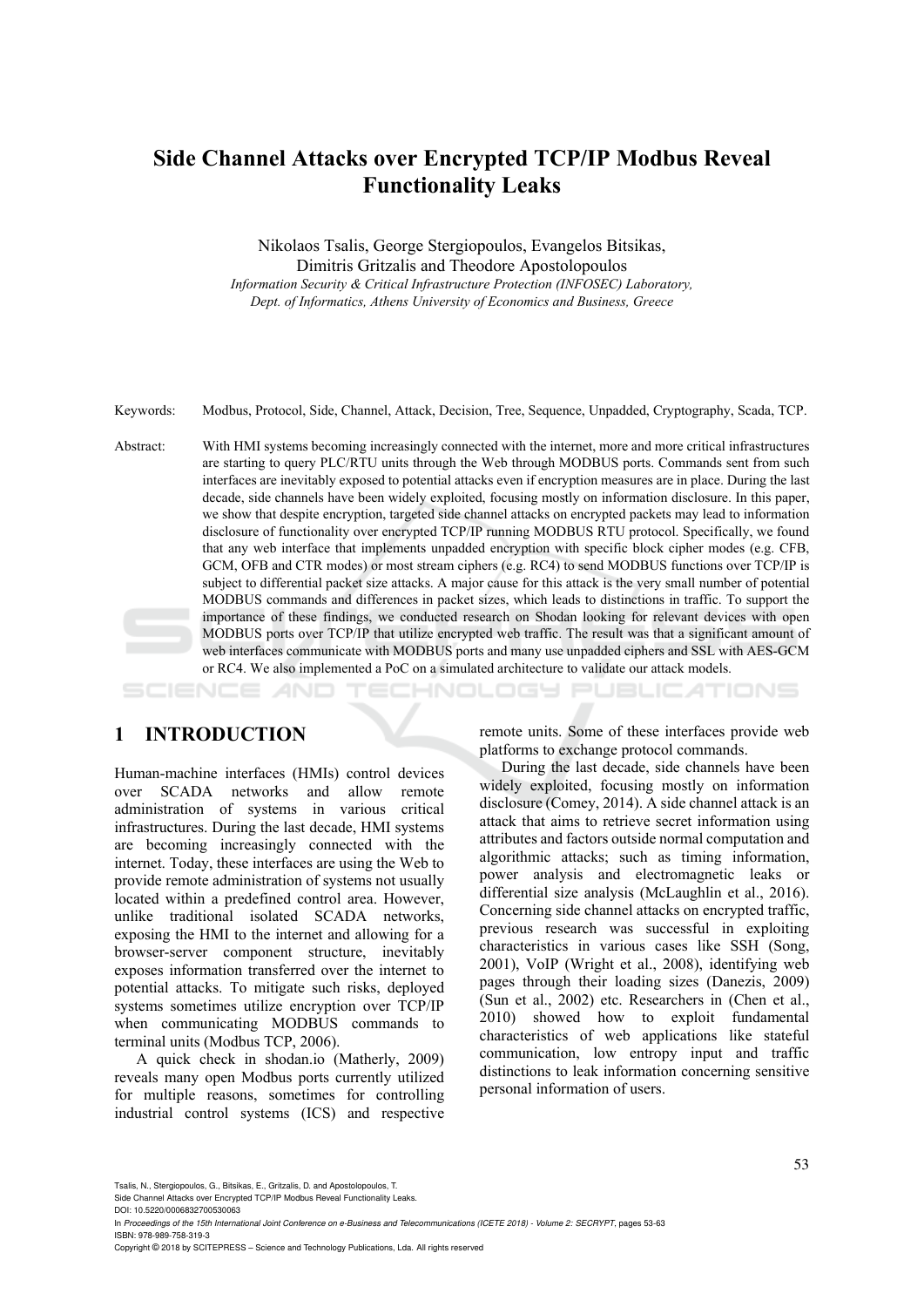The Modbus protocol is a real-time industrial communication protocol often used to connect supervisory systems with remote terminal units and data acquisition systems (NI, 2017) (Modbus TCP, 2006). Its master/slave concept is simple without excessive overhead. Since Modbus lacks of authentication and encryption external security implementations, e.g., TCP/IP encryption, IPsec VPN are often used to protect communication (Knapp and Langill, 2014).

### **1.1 Contribution**

In this paper, we present similar findings on HMIs that utilize TCP/IP encryption over MODBUS to control remote units in SCADA systems. In some modern encryption algorithms, differential packet size analysis attacks can reliably leak information about the functionality of the SCADA system down to small granularity levels, like leaking specific functionality/ task executions through detected sequences of MOD-BUS commands. The contributions of this paper are the following:

- Modbus command leaks and SCADA functionality extraction by exploiting packet sizes between web HMIs and remote units. We present in detail how analysis of requests and responses can exploit packet sizes to leak information about the underlying functionality in web HMIs that implement unpadded encryption with specific block cipher modes (e.g. CFB, GCM, OFB and CTR modes) or stream ciphers (e.g. RC4). We also show that HMI like these are currently interact with MODBUS ports over encrypted TCP/IP.
- Prediction Models for MODBUS commands and ICS functionality. We model MODBUS functions according to discriminatory characteristics and develop two worst-case scenario prediction models capable of extracting task/routine functionality in infrastructures according to sequences of packets sent and received. Notice that presented models assume worst-case scenarios: All probable collisions between packet-sizes are taken for granted. In real life implementations, detection is even better than the one presented in our generalized models since industrial implementations use different number of registers/coils in functions.
- Analysis and attack mitigation solutions. We present and analysis of potential solutions and implementations to avoid the presented attacks.

Section II of this paper presents related work on the subject and compares it with our research and experiments. Section III describes how we model MODBUS functions used in SCADA systems into

mathematical formulas for discriminating them based on classification of packet request and response sizes. Section IV describes the prediction models (general and specific) constructed by the aforementioned formulas; the main contribution of our paper upon which we based our implementation and tests. Section V briefly presents an implementation executed to test the prediction models while Section VI concludes and proposes mitigation techniques.

## **2 RELATED WORK**

Side Channels attacks can be broadly defined as attacks on systems using information gathered from unintended output channels (Zhou and Feng, 2005). Kocher's paper back in 1996 was one of the first publications to present that that non-constant execution of encryption algorithms can leak information about the keys (Comey, 2014).

### **2.1 Side Channel Attacks on Encrypted Traffic**

Packet timing and sizes are significant factors contributing to the execution of a side-channel attack in encrypted communications. It has been shown that a network eavesdroppers may be able to break cryptographic schemes or infer keystrokes in SSH (Song, 2001). Concerning side channel attacks on encrypted traffic, other research was very successful in exploiting characteristics in various cases like VoIP (Wright et al., 2008), identifying web pages through their loading sizes (Danezis, 2009) (Sun et al., 2002). Brumley-Boneh (Beresford, 2011) illustrate a timing attack against OpenSSL to extract the secret RSA keys.

Encrypted web communications share similar issues. Research from Microsoft and Indiana's University (Chen et al., 2010) shows that attackers fingerprinting web pages to collect sensitive properties can be later used as prior knowledge for side channel attacks on packet sizes not only to identify visited web pages, but also to determine user input data. Moreover, anonymity in encrypted implementations, such as TOR, is questioned when side-channel attacks are carried out, as presented in (Acromag, 2005) and Danezis (Danezis, 2009) in respective research papers.

Our work is motivated by these researches, but it differs sufficiently. Even though, we share a common techniques with the aforementioned papers, the application of our attacks and the methods of fingerprinting used are based on industrial systems and protocols; specifically on MODBUS. In addition, our focus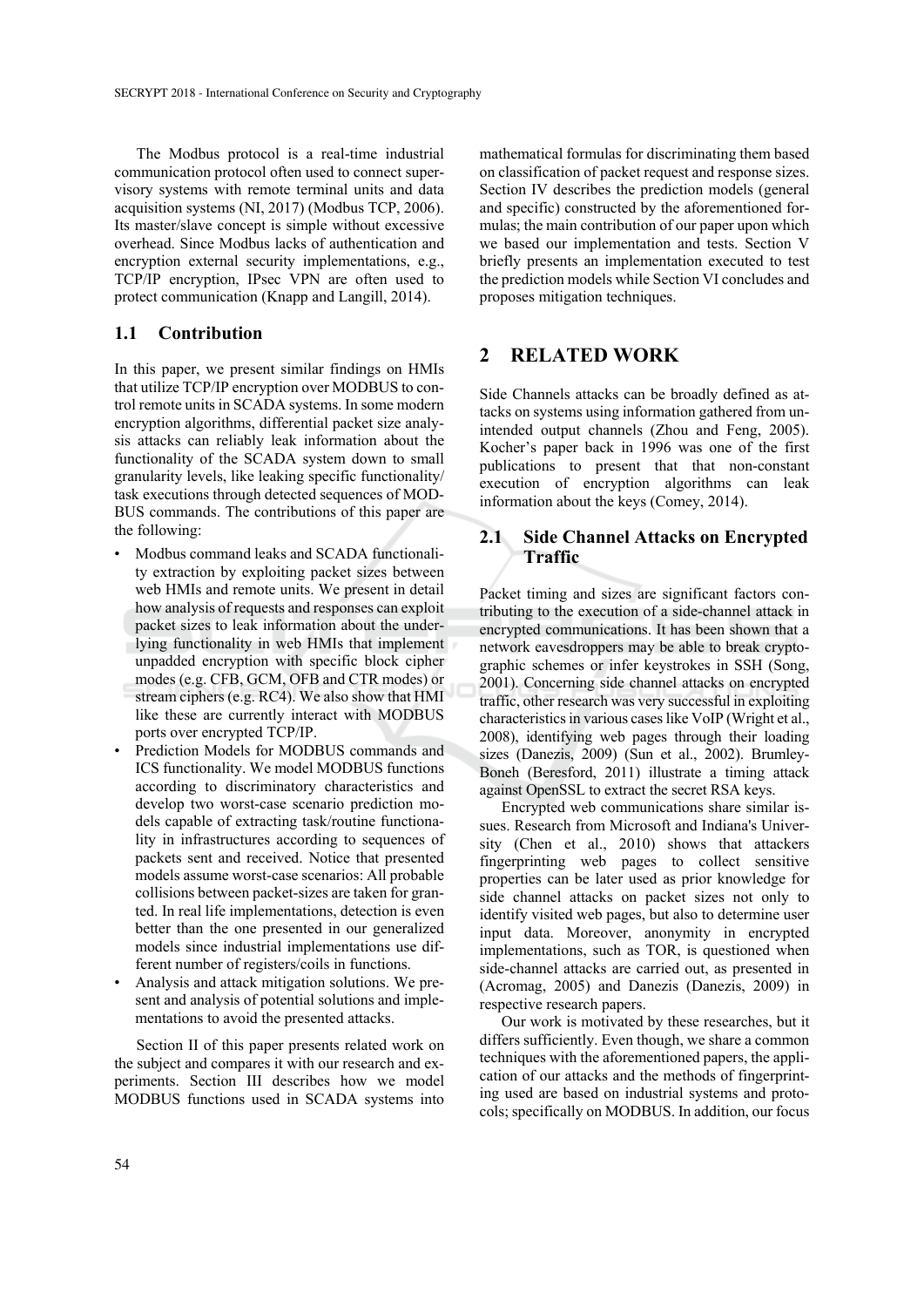on the cryptographic schemes is slightly different, which, once more, depends on the MODBUS protocol and its properties.

### **2.2 Side Channel Attacks on ICS**

ICS systems are affected by similar threat vectors as with normal IT systems. Software errors, bugs, malware and relevant cyber-attacks affect ICS systems (Kaspersky, 2014). The Stuxnet (Langner, 2011) event, Flame (Munro, 2012) and Idaho's demonstration of a cyber-attack gaining control of physical components of the electric grid, are such examples (Meserve, 2007).

As stated in (McLaughlin et al., 2016), ICSs have specific types of vulnerabilities, such as the use of micro-based controllers, the adoption of communication standards and protocols and the complex distributed network architecture. Moreover, types of attacks on ICS are wide and they can be broken down into specific layers, namely the process layer, the network, the software, the firmware and the hardware layer (McLaughlin et al., 2016).

Concerning network layer attacks in ICS, which is the scope of this paper, vulnerabilities can manifest in multiple ways; most of which are similar threat vectors with traditional IT systems. A PLC protocol, ISO -TSAP was found vulnerable to replay attacks due to lack of proper session handling (Beresford, 2011). MODBUS implementation rarely use any form of encryption. Instead, they deliver commands through unencrypted channels. Some attempts to encrypt MODBUS traffic involve Modbus TCP/IP (also Modbus-TCP), which is simply the Modbus RTU protocol with a TCP interface that runs on Ethernet (Acromag, 2005). These implementation involves encrypted TCP/IP traffic that transfers MODBUS commands to SCADA systems. DCS and SCADA server software is, also, often out of date or misconfigured and hence can be exploited (Nan et al., 2012).

## **2.3 Non-padded Cryptographic Schemes**

Symmetric encryption utilizes padding for block ciphers, since blocks need to be multiples of specific block sizes. Examples range from older triple-DES up to AES-CBC and relevant encryption schemes. There are, however, modes that do not require padding due to effectively using block ciphers as stream ciphers. For instance, CFB, GCM, OFB and CTR modes, used by AES, do not require any special measures to handle messages whose lengths are not multiples of the block size. These modes work by XOR-ing the

plaintext with the output of the block cipher. The last partial block of plaintext is XOR-ed with the first few bytes of the last keystream block, producing a final ciphertext block that is the same size as the final partial plaintext block. In addition, RC4 (which is still widely used despite being reported as potentially vulnerable under various attacks shares the same qualities with the modes above, which means that the size of the input is equal to the size of the output. These characteristics make the above mentioned schemes suitable (i) for applications that require identical sizes in plaintext and encrypted data, and (ii) for applications that transmit data in streaming form where it is inconvenient to add padding bytes (Stallings, 2016).

However, these attributes also jeopardize the security and the privacy of the encrypted communication. For example, RC4, an algorithm used extensively in web-based applications (Chen et al., 2010), can cause a leakage based on the length of the encrypted packets, considering it vulnerable to side-channel attacks (Imperva, 2015).

### **2.4 Existing Web HMIs with Encrypted TCP MODBUS Ports**

To support our arguments regarding the significance of leaking industrial functionality over encrypted TCP/ IP MODBUS executions, we opted to search for MODBUS protocol systems (Zhou and Feng, 2005) that may utilize unpadded encryption between a web interface (HMI) and relevant MODBUS ports.

Shodan is a search engine that lets users search and identify devices and systems connected to the internet (Matherly, 2009). Shodan collects data mostly on web servers (HTTP/HTTPS-port 80, 8080, 443, 8443), as well as FTP (port 21), SSH (port 22), Telnet (port 23), SNMP (port 161), SIP (port 5060), RTSP (port 554). Using Shodan, we mapped ICS devices that actually listen to the Modbus port 502 for MODBUS commands. In addition, we were able to identify and classify the type of encryption-schemes used by these devices for protection of data sent to them over the internet.

Extensive research showed some interesting results: Out of hundreds detected, approximately 50% of machines listening for MODBUS commands used web interfaces requiring usernames and passwords without encryption; listening on HTTP ports. 27% used SSH with a mixed cipher suite including block and stream ciphers, 16% used SSL/TLS encryption and 7% used other encryption schemes such as VPN. Moreover, most of the SSH's ciphers were AES-CBC, RC4, AES-GCM, 3DES-CBC which are all unpadded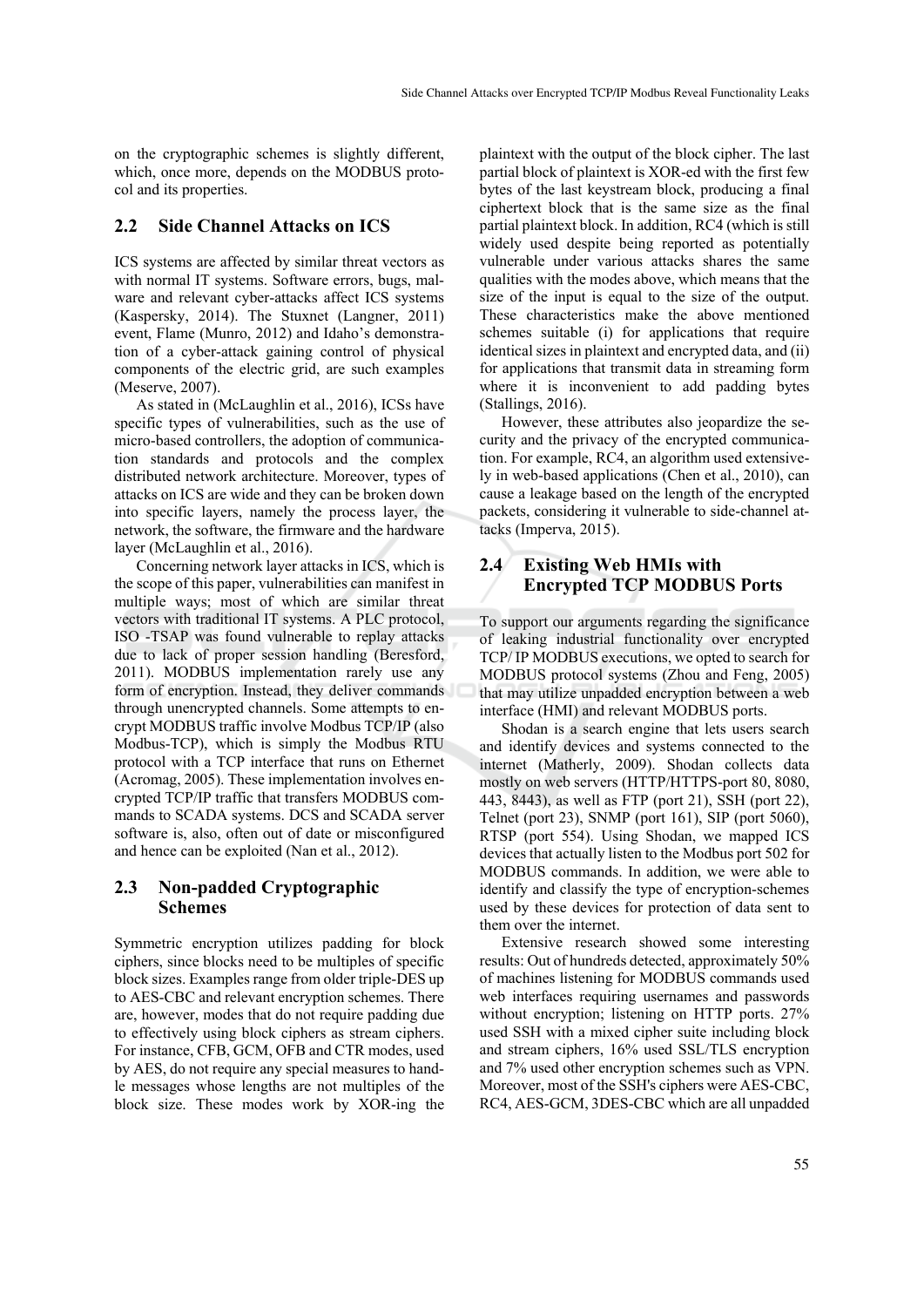versions (Brown, 2007). Also, SSL/TLS utilized AES-GCM instead of AES-CBC in most cases also unpadded. This information was gathered by examining the connection properties and the required certificates between provided interfaces, web ports 80/8080, and relevant MODBUS ports.

## **3 MODELING MODBUS**

In this section we present an analysis of MODBUS packet sizes in requests and their responses. A general mathematical formula is calculated for use with prediction models in the following Sections.

**Worst Case Scenario.** Notice that presented models assume worst-case scenarios: All probable collisions between packet-sizes are taken for granted. In real life implementations, detection is even better than the one presented in our generalized models since industrial implementations use different number of registers/coils in functions.

#### **3.1 Modbus Functions**

The Modbus protocol utilizes eight different kind of functions. Functions are direct instructions to the PLCs. Each function is a different set of instructions; in deployed ICS, their execution frequencies and payload properties depend on industrial production policies (Modbus, 2017) (Modbus, F.A.Q., About the Protocol, 2017).

| <b>FCODE</b>   | <b>FUNCTION</b>          |
|----------------|--------------------------|
| 0 <sub>1</sub> | Read coil status         |
| 02             | Read input status        |
| 03             | Read holding registers   |
| 04             | Read input registers     |
| 05             | Write single coil        |
| 06             | Write single register    |
| 15             | Write multiple coils     |
| 16             | Write multiple registers |

Table 1: Modbus functions and codes.

## **3.2 Discriminating Functions by Sizes**

Modbus uses the master/slave scheme. Each request is accompanied by a response for each function.

The presented attacks need to capture both to analyse the traffic properly.

The discrimination process starts by defining the payload to analyse in requests and responses. The payload must be the same for both types. So, we begin by decapsulating the headers, the CRC and the slave address, leaving only important information for the main payload-PDU (Modbus, 2017). This part consists of the function code and the data field. The data field comprises the addresses of the registers/inputs/coils, the actual data and other instrumental fields. By default, MODBUS functions form payload in a very specific way. Since payload sizes differ, differential analysis on sequences captured allows pattern detection due to low entropy.

Notice that Modbus TCP/IP does not use FCS like Modbus RTU. TCP has the responsibility of delivering the packets to the target unspoiled. This means that checksum is generated at lower layers, not the application layer (Modbus, 2006).

For each function we provide an analysis of its payload. Each presented type will be used later on in decision trees for traffic discrimination. We should note here that variable x used to model function below, represents the registers and, indirectly, the coils. Input is always positive integer.

#### **3.2.1 FC5 Write Single Coil and FC6 Write Single Register**

The payload of these functions has always the same number of bytes. Every FC5 request has 5 bytes and gets 5 bytes response. So, if we capture  $\rho = 5$  bytes first and then capture another  $\gamma = 5$  bytes packet, there is significant possibility that the function is either FC5 or FC6. Modelling it into a mathematical function:

$$
\gamma = \rho = 5 \tag{1}
$$

where S is the number of bytes of the request payload and the response payload (since request – response bytes = 0). In this case,  $\gamma$  = 5. The size of data and of register do not affect the overall size of the payload. Generally, the fields are always constant values with no added fields.

### **3.2.2 FC3 Read Holding Registers**

The request payload always has a size of 5 bytes. However, the response payload varies. The following possibilities exist:

- request < response, for  $\gamma \geq 2$
- request > response, for  $\chi=1$

where x is the number of registers.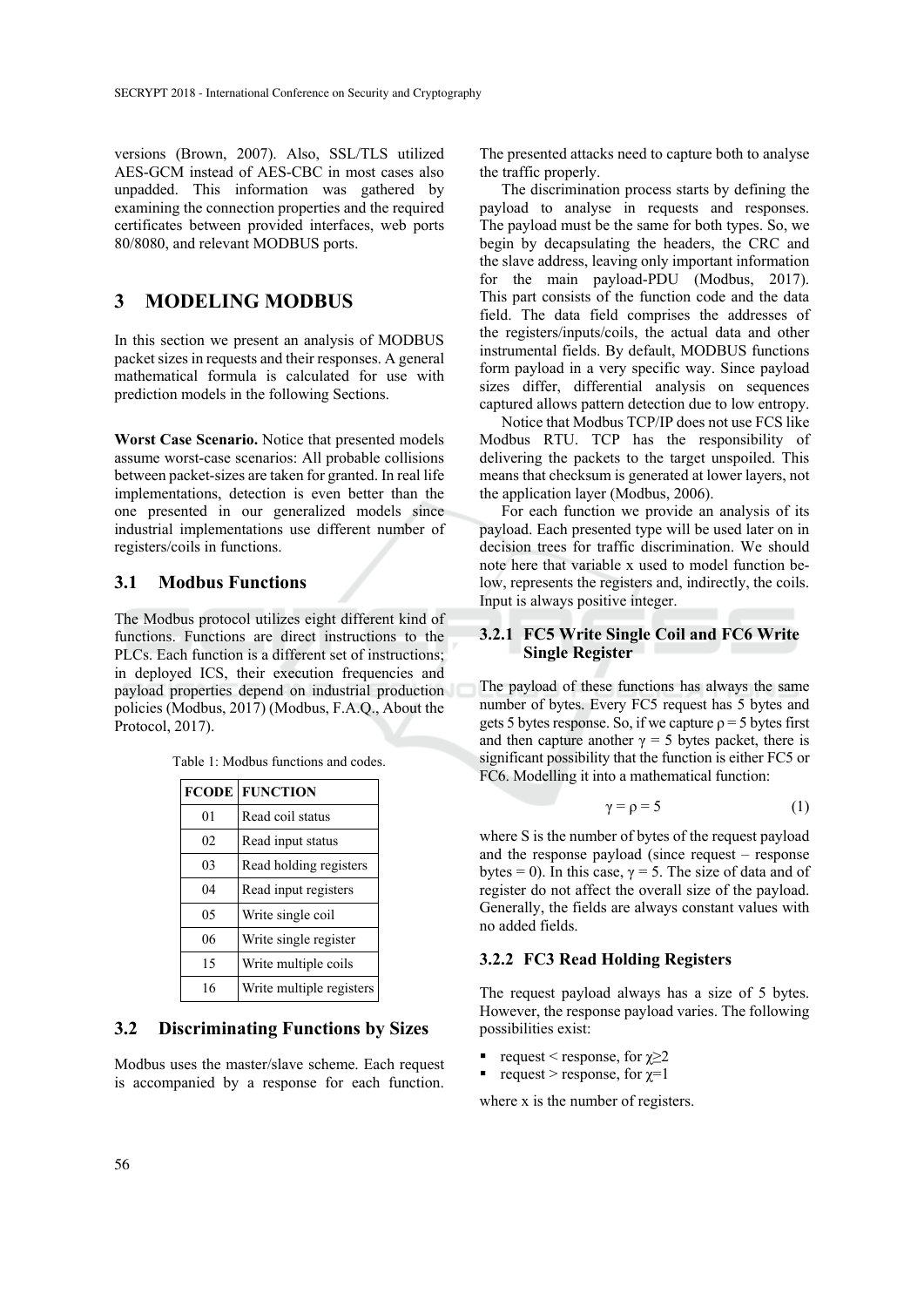The size of data and number of registers affect the size of the response. Modeling the response payload:

$$
\gamma = 2 * \chi + 2 \tag{2}
$$

 $\gamma$  = number of registers. Every request is 5 bytes with y bytes response. +2 value represents the number of bytes to follow; always 2 bytes.

#### **3.2.3 FC2 Read Discrete Inputs**

The request payload always has a size of 5 bytes. However, the size of the response payload varies. The following possible cases occur:

- request > response for 1-16 Inputs or for  $\chi$ =1 and  $x=2$
- request = response for 17-24 Inputs or for  $χ=3$
- request < response for 25+ Inputs or for  $\gamma \geq 4$

The mathematical representation of the response payload is:

$$
\gamma = (\text{inputs} / 8 \text{ bits}) + 2 = \chi + 2 \tag{3}
$$

where  $\chi$  is the number of registers. We notice that this function uses inputs instead of registers. Thus, this mathematical model *must be converted* to use the same variables. Assuming that one register has 8 inputs, the form of the mathematical function is  $\gamma = \chi + 2$ . Table 2 shows correlations between registers and inputs.

|                          | Table 2: Input - register correlations. |
|--------------------------|-----------------------------------------|
| <b>FCODE</b>             | <b>FUNCTION</b>                         |
| 1-8 inputs               | 1 register                              |
| $9-16$ inputs            | 2 registers                             |
| 17-24 inputs 3 registers |                                         |
| 25-32 inputs 4 registers |                                         |
|                          |                                         |

Coils and inputs use roundup policies, so we have to adhere to these rules. These roundup policies cannot disrupt or stop the attacking process in any way, due to the above extensive analysis (examples will prove this statement later.) Notice also that every request 5 bytes yields y bytes in response.

#### **3.2.4 FC4 Read Input Registers**

Once more, the request size is 5 bytes and the response payload varies. So:

- request < response for  $\gamma \geq 2$
- request > response for  $\chi=1$

The model is defined the same way like before,  $\chi$ is the number of registers. Every 5 bytes request yields y bytes response as follows:

$$
\gamma = 2 * \chi + 2 \tag{4}
$$

#### **3.2.5 FC1 Read Coil Status**

The size of the request payload is 5 bytes. However, the response payload has the following variations:

- request > response for 1-16 Coils or for  $\gamma=1$  and  $x=2$
- request = response for 17-24 Coils or for  $\gamma=3$
- request < response for  $25+$  Coils or for  $\gamma \geq 4$

We have to convert the mathematical formula, since this function uses coils. Therefore:

 $γ = (num of coils / 8 bits) + 2 = χ + 2$  (5)

 $\chi$  is the number of registers. Considering that one register has 8 coils, the conversion is exactly the same as before. Roundup policies apply to this function too. Table 2 shows correlations in registers and coils:

Table 3: Coil - register correlations.



#### **3.2.6 FC15 Force Multiple Coils**

In this case, unlike the others, the size of the response payload is always 5 bytes and the size of the request payload varies. The mathematical representation of the payload is:

$$
\gamma = (\text{num of coils} / 8 \text{ bits}) + 6 = \chi + 6 \tag{6}
$$

where  $\chi$  is the number of registers. +6 represents the fixed fields in the request packet. This mathematical formula follows the conversion process, as it uses coils instead of registers. In addition, it conforms to a specific limitation:

 $min | FCI5 | = min | coils / 8bits + 6 | = min | coils / 8$  $bits + 6 = 1 + 6 = 7 bytes$ 

The minimum value of the response size is 7 bytes. This has some interesting characteristics: The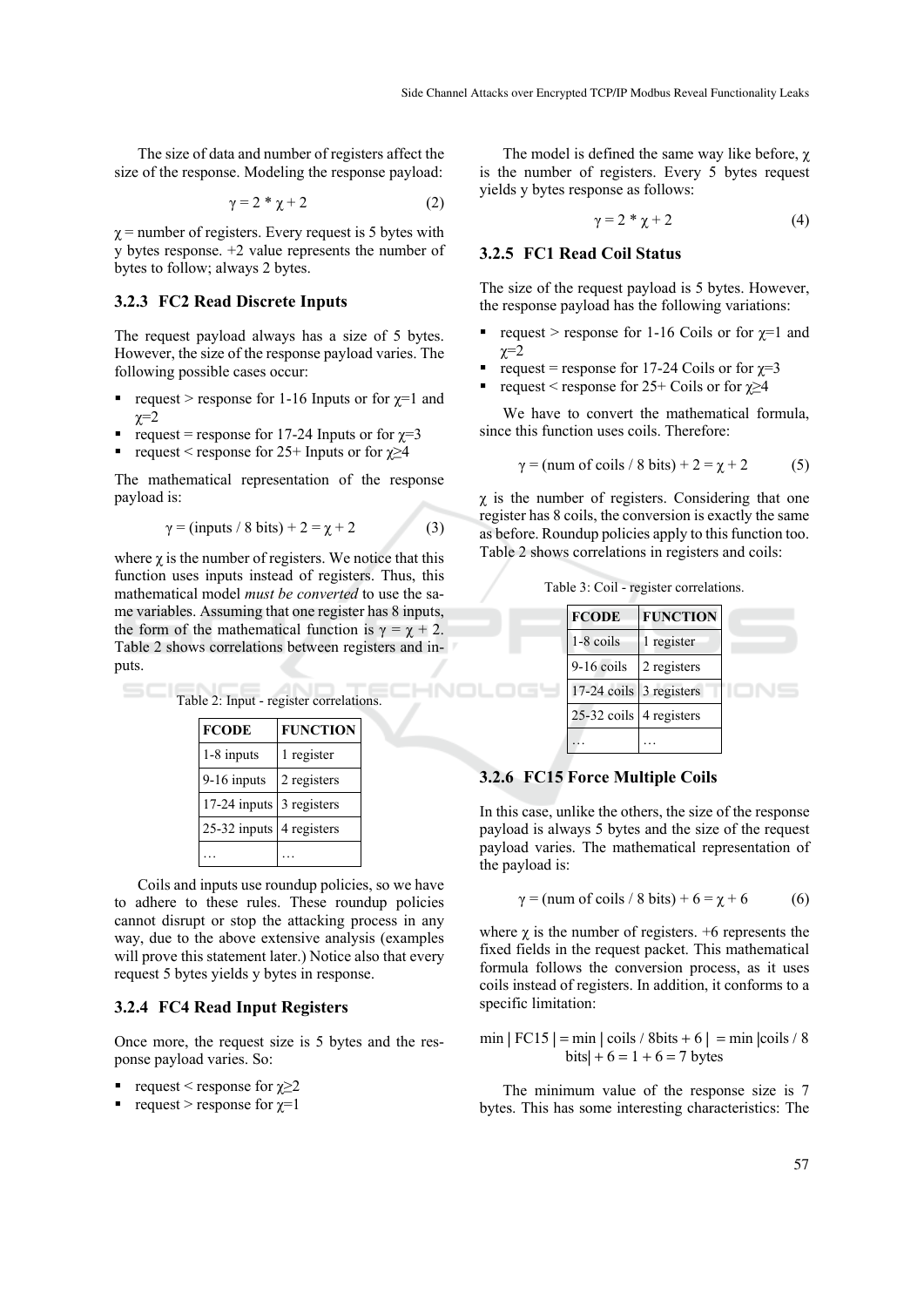size of request is always bigger than the size of the response. Thus, this function can be easily distinguished from the functions that we have described so far.

#### **3.2.7 FC16 Preset Multiple Registers**

Like FC15, the response size is 5 bytes and the request size varies. The mathematical model of the request payload is:

$$
\gamma = 2 * \chi + 6 \tag{7}
$$

where  $\chi$  is again the number of registers.  $+6$  represents the fixed fields in the request packet. This function also conforms to a limitation:

min |FC16| = min |2 \* 
$$
\chi
$$
 + 6| = min | 2 \*  $\chi$  | + 6 = 2 + 6  
= 8 bytes

The minimum value of the response size is 8 bytes, meaning, that:

- 1. size of request > size of response
- 2. This function can be easily distinguished from functions FC1, FC2, FC3, FC4, FC5 and FC6.

This function can be distinguished from function FC15 if only the request size is 7 bytes.

#### **3.3 ICS Tasks as Functional Sequences**

All eight functions can be distinguished and grouped based on their utility. FC5 (write single coil) and FC6 (write single register) are grouped since they perform a write procedure on a single element. FC3 (read holding registers), FC2 (read discrete inputs), FC1 (read coil status) and FC4 (read input registers) perform a read procedure. FC15 (force multiple coils) and FC16 (preset multiple registers) perform a write procedure one or more elements. A functionality or even routine or task in ICS may consist of multiple serial executions of sequences of Function Codes (Modbus, 2017) (National Instruments, 2017).

To model functionality flows as sequences of executed MODBUS functions, we introduce the term *Functional Sequences*. A functional sequence is a sequence of dependent FC functions for the purpose of executing specific tasks or routines. It is a chain of combined processes. An example is:

#### $F.S.1 = FC3$  read holding registers  $\rightarrow FC6$  write single register

The functional sequence F.S.1 carries out a procedure that reads a number of registers and then

writes one of them with a specific value. This procedure may represent a routine designed for the PLCs/RTUs. Notice that t is has to complete two steps before it terminates successfully. A functional sequence may have different functions and different number of steps depending on the policies of the industry. Therefore, the functional sequence takes the following form:

$$
Functional Sequence = Function 1 \rightarrow ... \rightarrow
$$
\n
$$
Function N
$$
\n(8)

N is the number of steps. Notice that a functional sequence may have one step; one function. This complies, because this certain function cannot be combined with any other function in any way.

If an attacker has knowledge of the business/function flow of the logic ladder and business logic, he can define a number of functional sequences that are executed (Erickson, 2016). Knowing that, we show that he is capable of performing classification in each step and continuously reduce the uncertainty of identifying functions. This procedure is illustrated further in the second example of this paper.

## **4 PREDICTION MODELS**

We now use the aforementioned mathematical representations to construct two prediction models. Each model consists of a *decision tree* that utilizes previous formulas and detected restrictions.

**Worst-case Scenario.** Notice that presented decision trees assume the worst-case implementation scenario: All probable collisions between packet-sizes are taken for granted but, in present industrial implementations, detection is leaking executed functions may be significantly easier.

Implementations often use different number of registers and coils in functions, leading to different packet sizes in responses (e.g. (Acromag, 2005) (Siemens, 2009). For example, generally FC1 and FC2 read functions can have colliding response packet sizes, since both sizes are calculated using equation  $\gamma = (\gamma/8 \text{ bits}) + 2$ .

It is important to state here that variable  $\chi$  may diversify in real-world (as shown in our PoC below). Modbus implementations often utilize different number of coils or registers (different  $\chi$ ), leading to different sizes and ultimately no collision.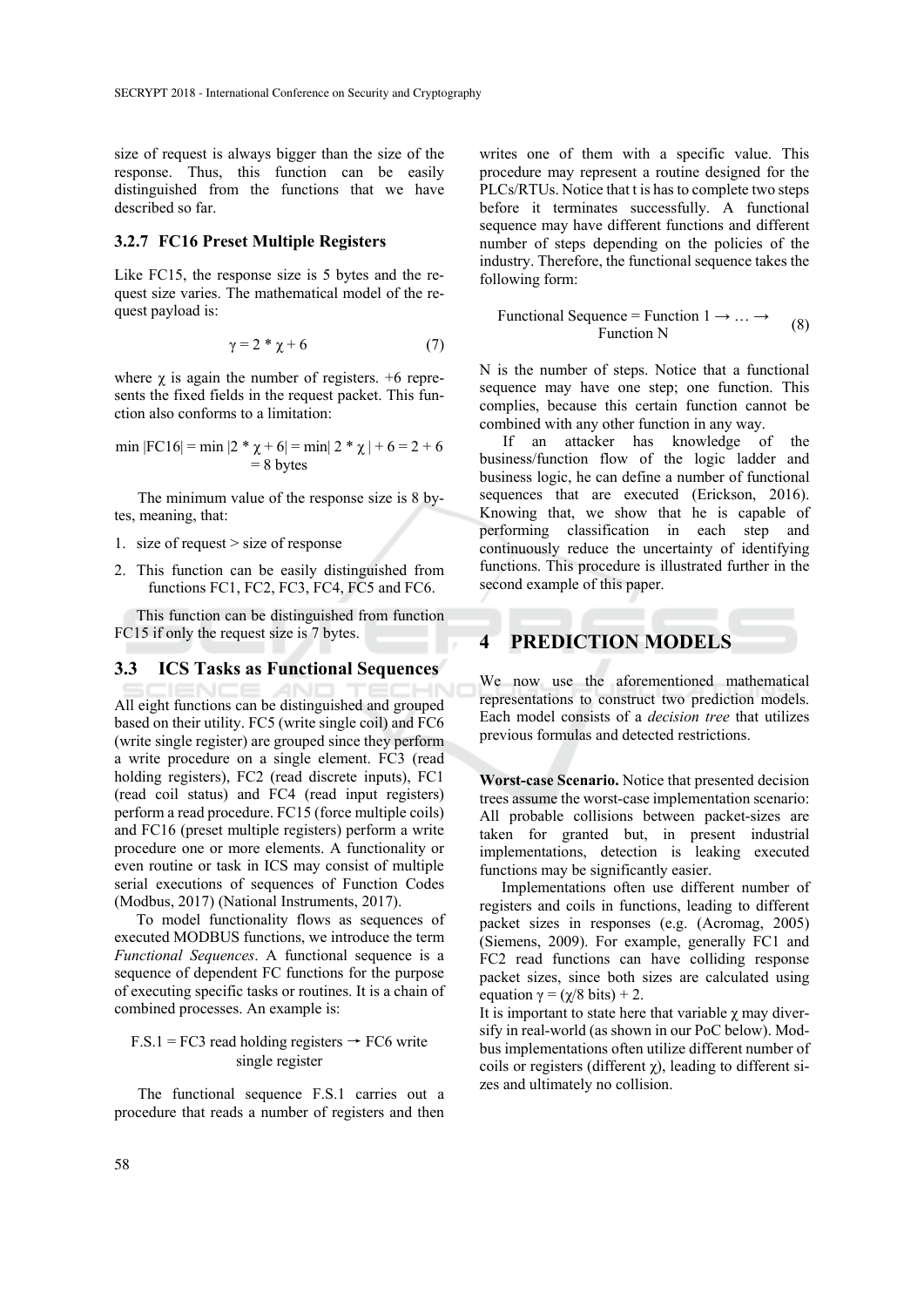

Figure 1: Decision Tree (no prior knowledge).

### **4.1 Decision Tree**

The general decision tree uses every limitation and condition presented in the previous section. Each path is a different condition that leads to a subset of functions. When the attacker sniffs both the encrypted request packet and the response packet, he determines the request and response by relying on the sequence numbers in the headers. Then, he uses the tree to determine the function or the subset of possible functions. The general decision tree is built based on worst-case scenarios: All FC functions whose packet sizes may collide in real-world, are thought to collide.

At this point, attack scenarios have no prior knowledge of ICS functionality. Each function (leaf) in each subset (tree branch) has the same possibility of occurrence. For example, the attacker starts the packet sniffing, captures the first two packets and decapsulates them. He determines that the size of the encrypted request payload is 5 bytes and response is 8 bytes. He knows that the 5 bytes packet belongs to request and the 8 bytes packet belongs to response, because he can validate it using the sequence numbers inside the packet header (for example, TCP header, ESP header, etc.).

For example, if we capture two encrypted TCP payloads with Modbus request and response commands and determine that "request < response" in packet sizes, then FC1, FC2, FC3 and FC4 each have 25% possibility to be the ones executed (fig. 1). For

any potential execution in typical Modbus, the worst case in this example is to have 4 out of 15 possible instructions executed. Generally, in the best case we achieve 100% successful execution leak (e.g. for FC15 and FC16). Still, these predictions can be improved.

In addition, the attacker can use the mathematical formulas/representations from the chapter 2.2 in order to determine the possible functions precisely:

- If it is FC1 then:  $y = x + 2 \Rightarrow 8 = x + 2 \Rightarrow x = 6$ registers. But FC1 uses coils, so the conversion is  $6*8 = 48$  coils. Therefore, the instruction is: FC1 Read Coil Status with coils from 41 to 48.
- If it is FC2 then:  $y = x + 2 \Rightarrow 8 = x + 2 \Rightarrow x = 6$ registers. But FC2 uses inputs, so the conversion is  $6*8 = 48$  inputs. Thus, the instruction is: FC2 Read Discrete Inputs with inputs from 41 to 48.
- If it is FC3 then:  $y = 2*x + 2 \Rightarrow 8 = 2*x + 2 \Rightarrow x$ = 3 registers. Therefore, the instruction is: FC3 Read Holding Registers with 3 registers.
- If it is FC4 then:  $y = 2*x + 2 \Rightarrow 8 = 2*x + 2 \Rightarrow x$ = 3 registers. Therefore, the instruction is: FC4 Read Input Registers with 3 registers.

#### **4.2 Experimental Attack Scenarios**

#### **4.2.1 Packet Density**

As in (Chen et al., 2010), we can utilize the term Packet Density to show that it is possible to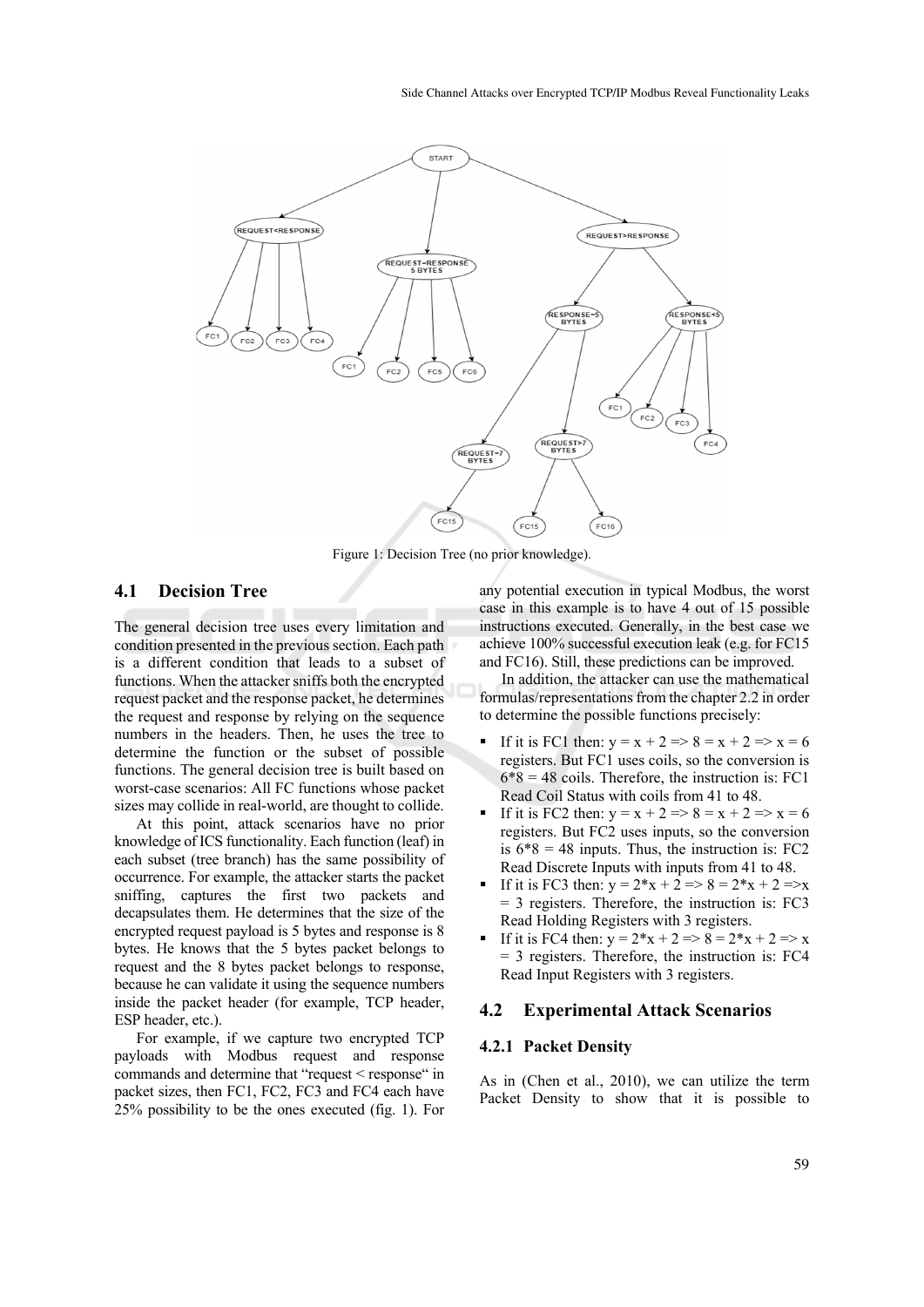discriminate possibilities of detected encrypted traffic. In our case, packets represent a single Modbus function. The bytes used, are either the size of the request payload or the size of the response payload depending on the varying part of the function.

Packet Density = Nun of distinct packets/(max(bytes) – min(bytes))

where  $N\epsilon Z$  and  $N>0$ . In Modbus protocol however as mentioned, there are collisions between some packet sizes. So, we have to adhere to the following rules:

- Distinct packets must be  $\geq 2$
- Omit duplicate packets (preserve only 1 of them)

According in (Chen et al., 2010), we define "density( $\mathcal{O} = |\mathcal{O}| / [\max(\mathcal{O}) - \min(\mathcal{O})]$ , as the average number of packets for every possible packet size. If the value of the packet density is below 1, then the traffic can be easily distinguished" (Chen et al., 2010). In our case, there are only 8 different functions and sizes vary (Comey, 2014; Zhou and Feng, 2005) with only one collision (FC05 and FC06), i.e., Packet Density =  $7 / (20 \text{ bytes} - 4 \text{ bytes}) = 0.43 < 1$ . Since packet density is below 1 and this means that the functions of the sample are distinguishable.

#### **4.2.2 PoC Implementations**

A PoC simulation was conducted to support these scenarios. We built a client-server system in C++ that simulated an HMI sending MODBUS RTU commands over TCP/IP encrypted with RC4. Simulations utilized the entire MODBUS protocol, simulating DWORDS, coils and registers.

When unpadded encryption is used, results support the predicted attack models and detection rates. Detection rates are even better in industrial appliances where FC1, FC2 and FC4 all have different packet sizes. This can lead to full execution leaks for sequences longer than three different FC functions. Even in worse scenarios, collisions detected between FC5 and FC6 and FC1 with FC3 (4 bytes) did not seem to directly affect information leakage when multiple instructions were executed sequentially.

#### **4.2.3 Example Attack on Industrial Implementation**

In this scenario, we simulate an example attack on an implementation using Function Codes. Notice that this is just an example of how Function Codes can be implemented in a way that avoids packet size collisions. We will show that eavesdropping encrypted TCP MODBUS commands can lead to full

execution leaks, even in the presence of collisions (through statistical analysis).

All real-world ICS utilize at least 6 different sequences of instruction executions to support their functionality and these mostly include two or three different instructions executed per sequence). For this worst-case scenario, we make some realistic assumptions:

- Similarly with Microsoft (Chen et al., 2010), we allow the attacker to have some prior knowledge about executions that are utilized in ICS functionality (see Table 4), still without knowing the full functionality implemented scenarios (i.e. entire business logic and series of multiple functional sequence executions that comprise a full ICS functionality execution). Prior knowledge of the business/ function flow or fingerprinted ICS command executions for a time period can allow the attacker to recreate the general decision tree each time he observes a new payload size, thus eliminating potential execution sequences until he is certain of the sequence of executed MODBUS functions.
- The attacker does not know how the functional sequences are lined up or their frequency of execution (knowledge of ICS functionality execution for limited scenarios).
- The functional sequences execute a routine or a task. This is a simple example, which illustrates that our prediction models work even in cases with little functionality and collisions present.
- The more the number of functional sequences, the more diversity appears in the sample. This means that the chances of a successful prediction are higher.
- Knowing potential sequences of instruction executions allow us to develop an extended decision tree which further reduces chances of collisions (see Fig. 2).

| Functional<br>sequence | Step 1   | Step 2     | Step 3     |
|------------------------|----------|------------|------------|
| F. Sequence 1          | Read FC1 | Write FC5  |            |
| F. Sequence 2          | Read FC1 | Write FC15 |            |
| F. Sequence 3          | Read FC3 | Write FC6  |            |
| F. Sequence 4          | Read FC3 | Write FC16 |            |
| F. Sequence 5          | Read FC4 | Read FC3   | Write FC16 |
| F. Sequence 6          | Read FC2 |            |            |

Table 4: Example Function Sequences from MODBUS routines.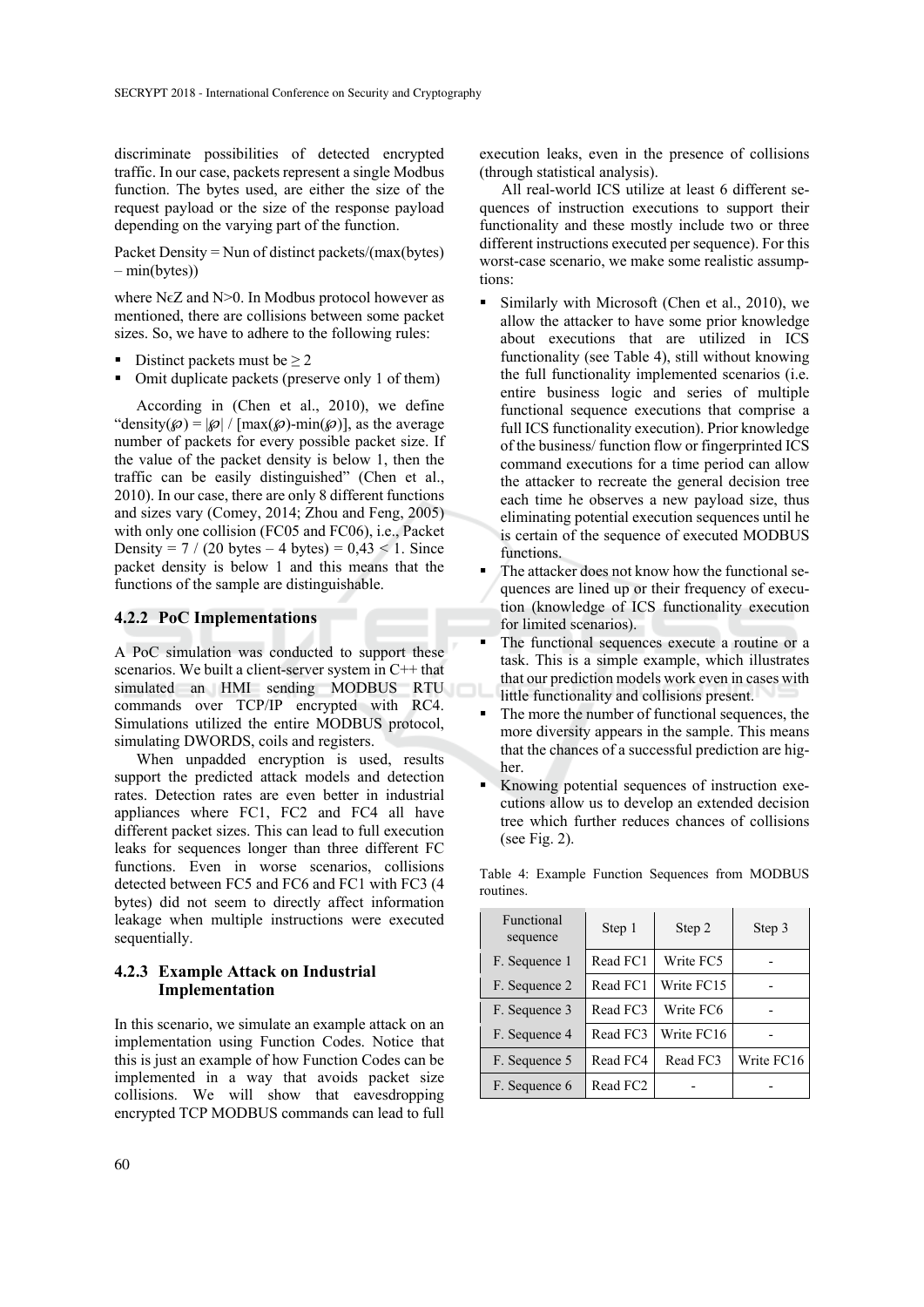

Figure 2: Decision Tree (with observed prior knowledge of ICS).

Suppose one has observed executions of sequences in Table 4 for a given short period of time. Frequencies below show the number of times that each functional sequence was executed during the observed period; i.e. what commands were sent to a PLC to complete a specific routine or task.

- F. sequence 1 executed 10 times
- F. sequence 2 executed 12 times
- F. sequence 3 executed 5 times
- F. sequence 4 executed 3 times
- F. sequence 5 executed 6 times
- F. sequence 6 executed 2 times

With this knowledge, an attacker can later either fully disclose what is being executed, or use probabilistic models to enhance predictions in worst-case scenarios where collisions occur.

**Example Scenario.** An attacker sniffs the first couple of packets and decapsulates. Request payload is 5 bytes so is response.

Using the special decision tree and following the path request = response and then the read node, he deduces that possible functions are FC1, since in the s7300 implementation FC1 and FC2 have different payload sizes. Specifically, it is FC1 then:  $y = x + 2$  $\Rightarrow$  5 = x + 2 => x = 3 registers. Since FC1 uses coils, FC1 has coils from 17 to 24.

Next couple of payloads that are sniffed have a request payload of 7 bytes and a response payload of 5 bytes. Using the Decision Tree, he deduces that the function that he is looking for is  $FC15$  (request  $>$ response and response = 7 bytes). For FC15:  $y = x +$  $6 \Rightarrow 7 = x + 6 \Rightarrow x = 1$  register.

Since FC15 uses coils, so the conversion is  $1*8 =$ 8 coils. Thus, the instruction is: FC15 Write Multiple Coils with coils from 1 to 8. Notice that the  $2<sup>nd</sup>$  step consists of both read and write functions. So, the special decision tree cannot be used in this case, because it is unclear which direction to take.

**Worst case Scenario.** Collisions exist between F. Sequence 1 and 3, where both executed sequences of commands can have the same payload sizes. In other cases, an attacker is mostly able to leak executed functionality (sequences of instructions) since payload sizes differ. In reality, extended sequences of executed functions almost always leak executed functionality. Still, even in the presented worst case, leaks can be achieved statistically.

 The attacker starts the packet sniffing, captures the first couple of packets and decapsulates them. He determines the following payloads: Request payload is 5 bytes and response is 6 bytes. The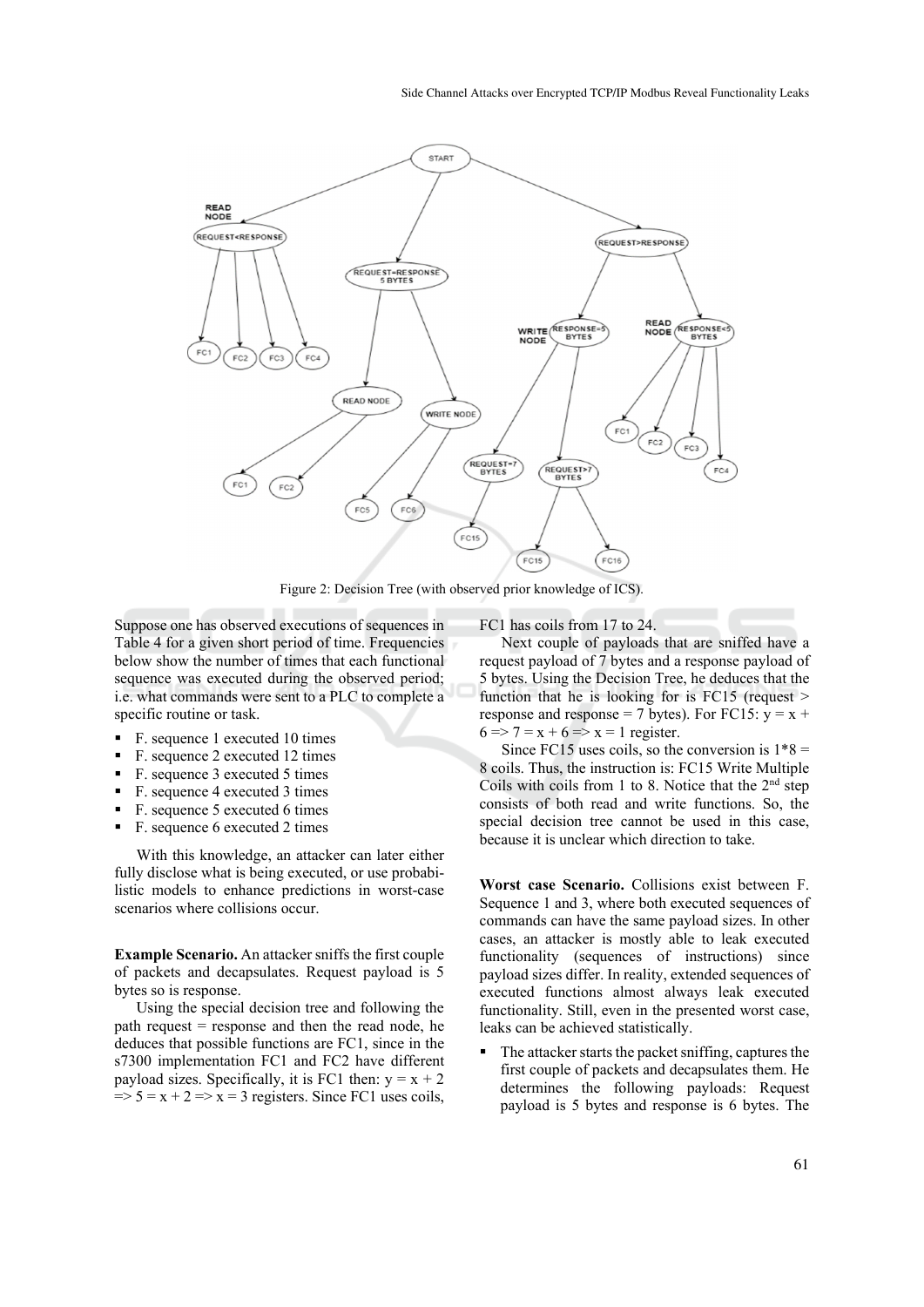decision tree path is the node:"request < response". Possible functions: FC1, FC2, FC3 and FC4.

- At this stage, the likelihood of each instruction is calculated as  $P(FC1)=57\%$ ,  $P(FC2)=5\%$ ,  $P(FC3)=$ 21% and P(FC4)=15,7%.
- Next, the attacker sniffs payloads: 5 bytes request payload and 5 bytes response payload. Based on the first step and the general decision tree, possible instructions are either FC5 or FC6.
- In this case, the attacker *prunes* potential functionality and deduces that either sequence FC01-FC15 or FC3-FC6 has been executed.

Still, fingerprinting executions has turned up that Sequence 1 is used for monitoring values and is executed significantly more often than the second one. If we calculate probabilities according to fingerprinted executions of the systems logic:

- F. Sequence 1:  $P(FC1 | FC5) = 0.66 = 66\%$
- F. Sequence 3:  $P(FC3 | FC6) = 0.33 = 33\%$

Therefore, there is a statistical deviation of 33% in favor of F. Sequence 1 being executed. In any other scenario, full execution leakage is achieved. Tests have shown that as sequences become longer, they become more unique and collisions are minimized.

## **5 CONCLUSIONS**

**IHNO** With appropriate measures the success of this type of attacks can be reduced dramatically. The most effective technique is the padding applied inside the data field. There are two types of padding: (i) roundup padding and/or (ii) random padding. Padding alters the original size giving a uniformity in the packets of the network, making any analysis of network traffic relatively weak (Stallings, 2016).

- i. In roundup padding, block ciphers (such as AES) require blocks to have the size as the key used before the process of encryption. This means that blocks smaller than the length of the key will follow the procedure of roundup (Stallings, 2016).
- ii. Random padding acts as a supplement to each packet, filling it with random bytes until it reaches a default size. The size may even be the maximum size which can be sent in Modbus protocol. In IPsec VPN and SSH, random padding can be used. It is mainly designed to hide possible leaks that may occur from side channel attacks.

These two cases of padding may be used at the same time as for example in the IPsec VPN, where the roundup padding is always used by AES and the random padding is an optional field (Kent, 2005).

Although it is true that padding can in many cases be the main measure against these types of side channel attacks, in practice it may create some overhead on the network traffic. Also, depending on implementation, integrity checks must run on all industrial instructions, since consistency in execution of functionality and performance is paramount. Potential delays or malfunction will be considered as a serious issue. It should be noted that padding may consume even 1/3 of the network bandwidth without fully subduing the information leaks (Chen et al., 2010). Depending on implementation, this may or may not be an issue in padding MODBUS communications. In realistic scenarios, and in order to protect the significant performance, low to moderate level of padding aggressiveness should be applied. However, this measure is not enough to protect the data.

# **REFERENCES**

- Modbus, F.A.Q., About the Protocol, 2017. *FAQ*. Modbus Organization inc. Viitattu.
- Chen, S., Wang, R., Wang, X. and Zhang, K., 2010, May. *Side-channel leaks in web applications: A reality today, a challenge tomorrow*. In Security and Privacy (SP), 2010 IEEE Symposium on (pp. 191-206). IEEE.
- Comey J., 2014. *FBI: Protecting critical infrastructure and the importance of partnerships*. FBI.
- McLaughlin, S., Konstantinou, C., Wang, X., Davi, L., Sadeghi, A.R., Maniatakos, M. and Karri, R., 2016. *The cybersecurity landscape in industrial control systems*. Proceedings of the IEEE, 104(5), pp.1039-1057.
- NI, 2017. *The Modbus Protocol In-Depth*, 2017. National Instruments (Online: accessed Mar 7 2017).
- Knapp, E. D. and Langill, J. T., 2014. *Industrial Network Security: Securing critical infrastructure networks for smart grid, SCADA, and other Industrial Control Systems*. Syngress.
- Modbus, 2017. *Simply Modbus*: Modbus TCP/IP. (accessed October 2017).
- Modbus TCP, 2006. *Modbus Messaging on TCP/IP Implementation Guide* v1.0b. Modbus Organization, (accessed June 2017).
- Erickson K., 2016. *Controllers, Programmable Logic. An Emphasis on design & application*. Dogwood Vally Press, LLC. Third edition.
- Song, D., 2001. Timing analysis of keystrokes and SSH timing attacks. In *Proc. of 10th USENIX Security Symposium*, 2001. Usenix.
- Kent S., IP, 2005. *Encapsulating Security Payload (ESP)*. RFC 4303. BBN Technologies.